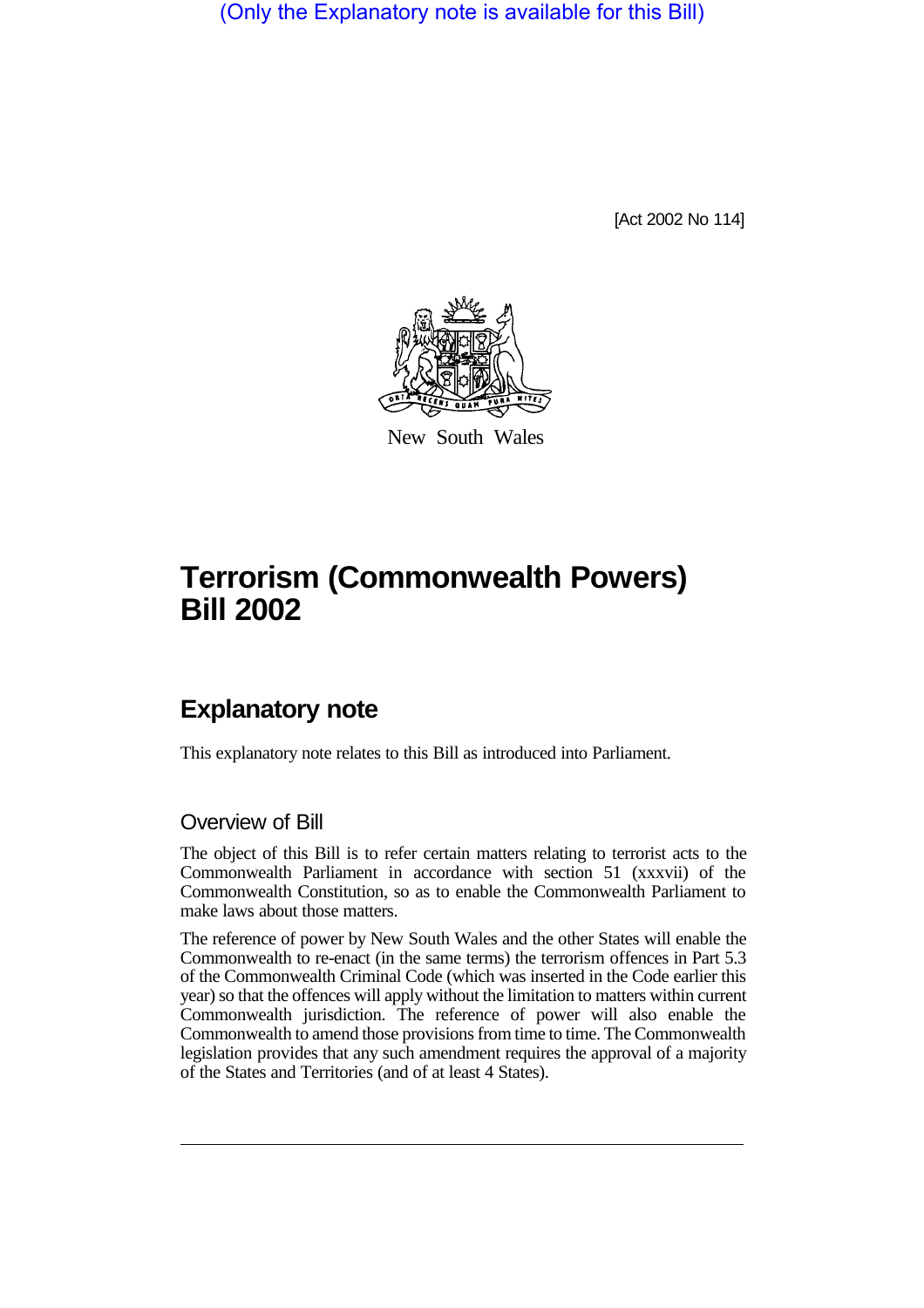Terrorism (Commonwealth Powers) Bill 2002 [Act 2002 No 114]

Explanatory note

## Outline of provisions

**Clause 1** sets out the name (also called the short title) and the purpose of the proposed Act.

**Clause 2** provides for the commencement of the proposed Act on a day appointed by proclamation of the Governor.

**Clause 3** defines terms used in the proposed Act. In particular:

- (a) *terrorism legislation* is defined to mean the provisions of Part 5.3 of the Commonwealth Criminal Code enacted in the terms, or substantially in the terms, of the text set out in Schedule 1 and as in force from time to time.
- (b) *criminal responsibility legislation* is defined to mean the provisions of Chapter 2 of the Commonwealth Criminal Code (which deals with general principles of criminal responsibility), as in force from time to time.

**Clause 4** refers the following matters to the Parliament of the Commonwealth:

- (a) the matters to which the provisions of the text set out in Schedule 1 relate, but only to the extent of the making of laws with respect to those matters by including those provisions in the Commonwealth Criminal Code in the terms, or substantially in the terms, of that text, and
- (b) the matter of terrorist acts or of actions relating to terrorist acts, but only to the extent of the making of laws with respect to that matter by making express amendment of the terrorism legislation or the criminal responsibility legislation.

**Clause 5** enables the State to terminate the reference (with 3 months' notice).

**Schedule 1** contains the text of the proposed Commonwealth legislation that is to be enacted in pursuance of the reference of power made by the States.

The main offences in proposed new Part 5.3 of the Commonwealth Criminal Code are as follows:

- (a) engaging in a terrorist act (proposed section 101.1) or doing any act in preparation for or planning a terrorist act (proposed section 101.6),
- (b) providing or receiving training connected with a terrorist act (proposed section 101.2),
- (c) possessing things connected with a terrorist act (proposed section 101.4),
- (d) collecting or making documents likely to facilitate a terrorist act (proposed section 101.5),
- (e) directing the activities of a terrorist organisation (proposed section 102.2),